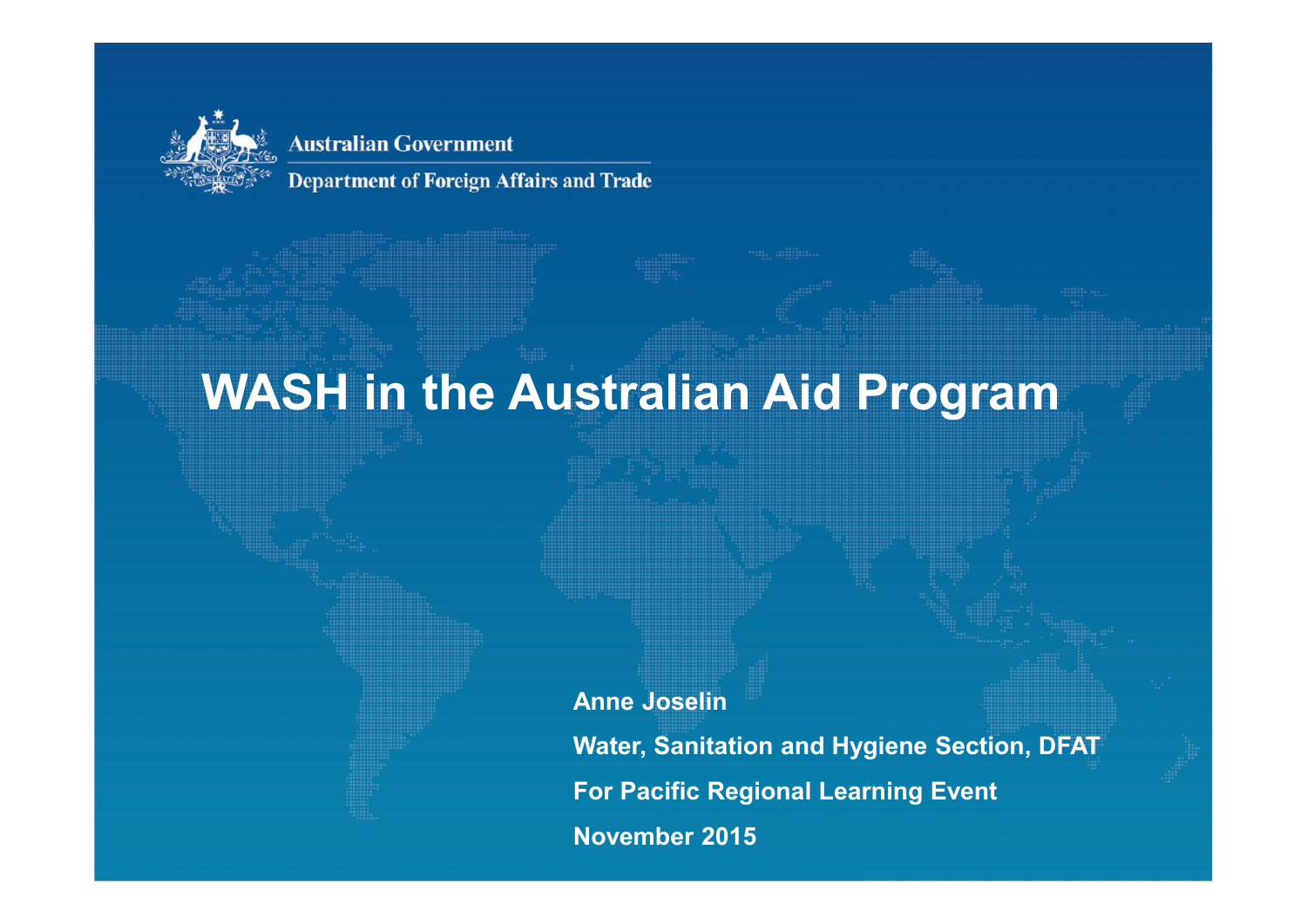

#### **Presentation overview**

- **1. Overview of the Australian Aid Program**
- **2. WASH in the Australian Aid Program**
- **3. CS WASH Fund**
- **4. Australian Water Partnership**

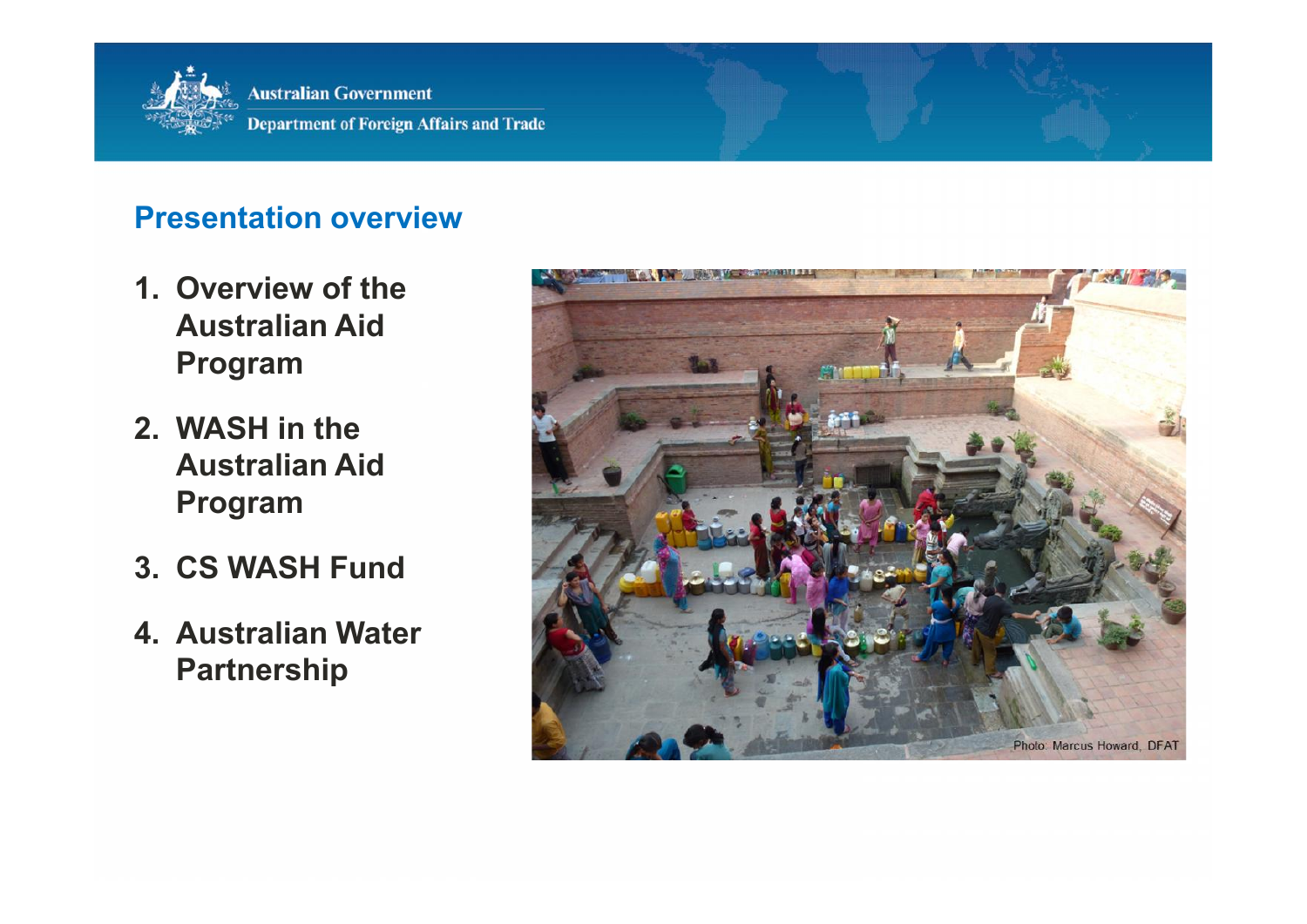

#### **1a. Overview of Australian Aid Program: strategic framework**

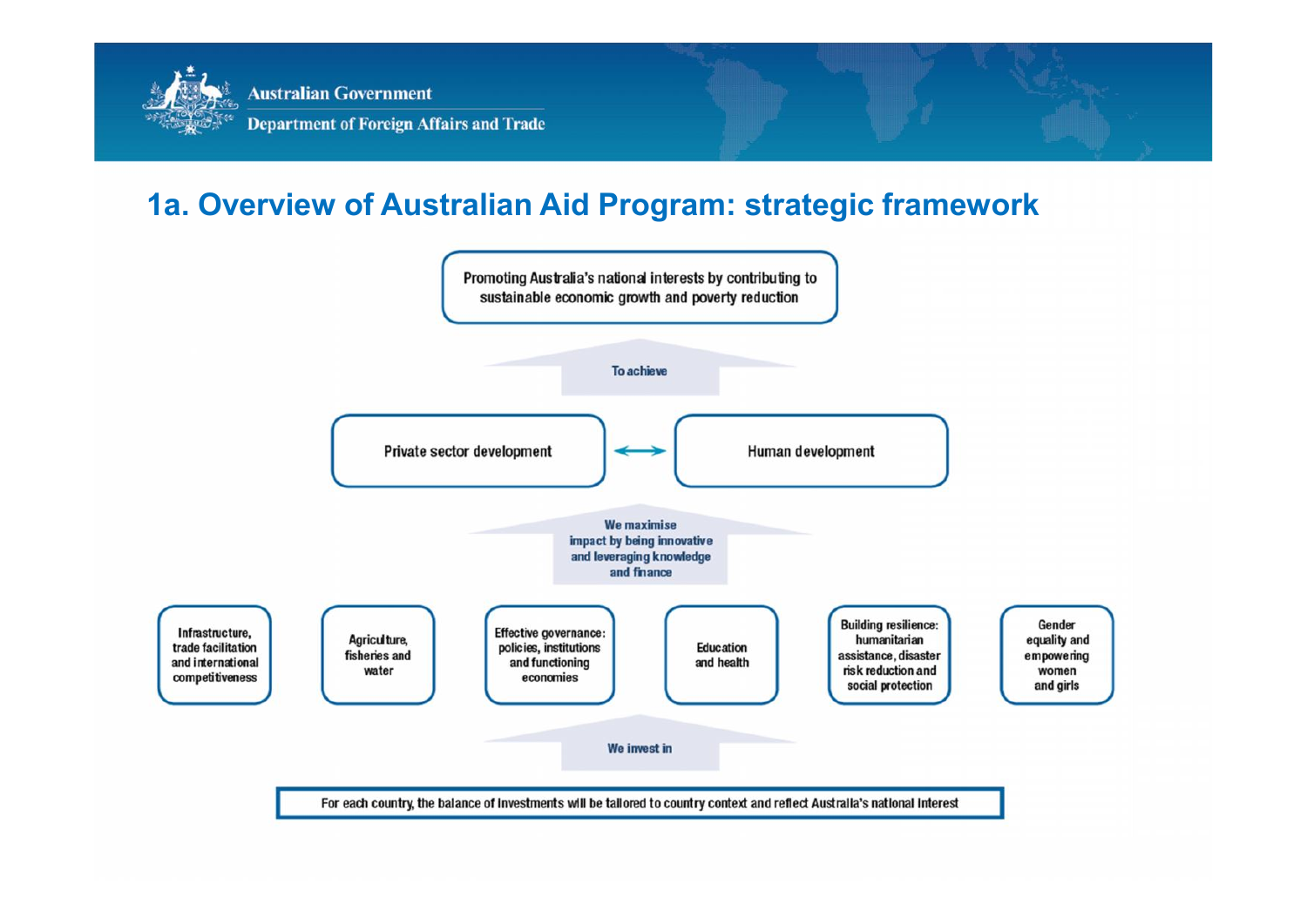

#### **1b. Overview of Australian Aid Program: funding**

#### **Aid budget for financial year 2015-16 estimated at \$4.051 billion**





2015-16 Development Assistance Budget Summary (http://dfat.gov.au/aid/aid-budgets statistics/Pages/default.aspx)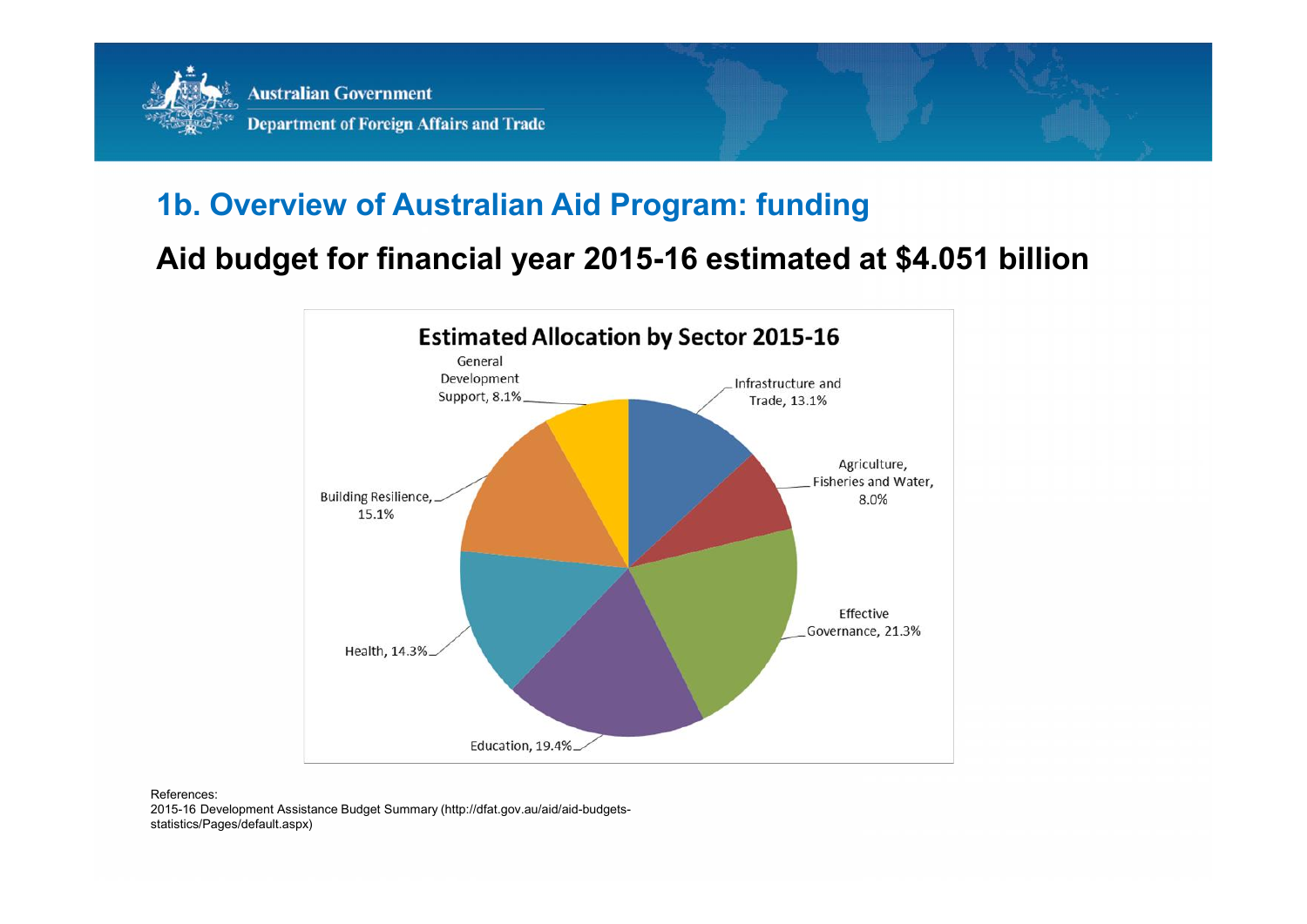

#### **2. WASH in the Australian aid program**

#### **Policy and Advocacy**

• Influencing global debate on WASH, and on macro issues such as SDGs, financing, regulatory systems, private sector engagement and markets

#### **Knowledge and Learning**

• Supporting leading research institutions to contribute to global knowledge on WASH

#### **Global Programs**

- Strategic engagement with UN and other multilateral organisations: WQP and JMP
- Global programs such as the \$103 million Civil Society WASH Fund

#### **Country and Regional WASH Activities**

• Significant WASH country programs include Indonesia, Vietnam, Timor-Leste



Photo: Marcus Howard, DFAT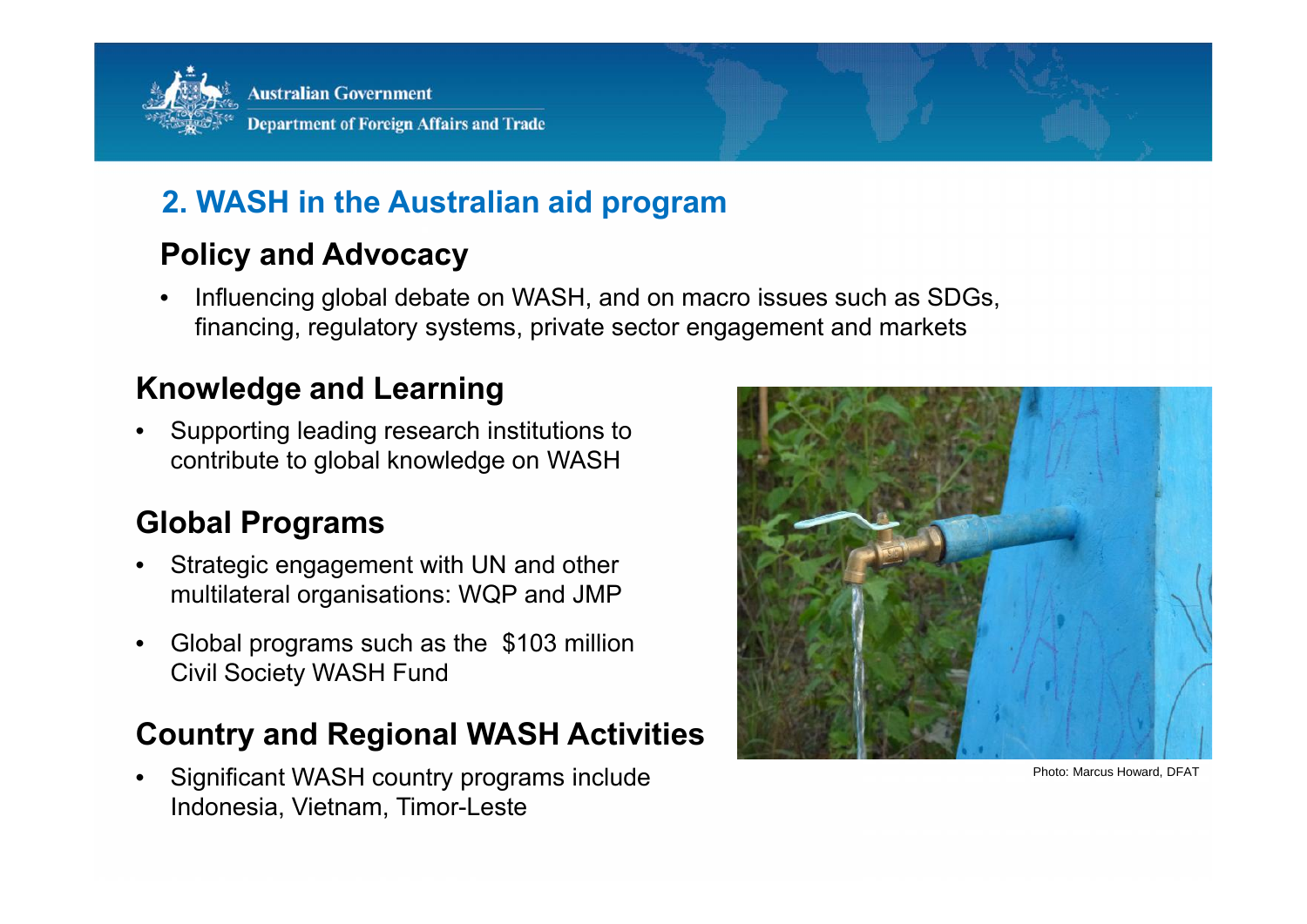

#### **3a. Civil Society WASH Fund**

- AUD 103 million program which supports 13 CSOs to deliver 29 WASH projects in 19 countries across the Pacific, Asia and southern Africa 2018
- **Core objective of the Fund** is to enhance the health and quality of life of the poor and vulnerable by improving sustainable access to safe water, sanitation and hygiene



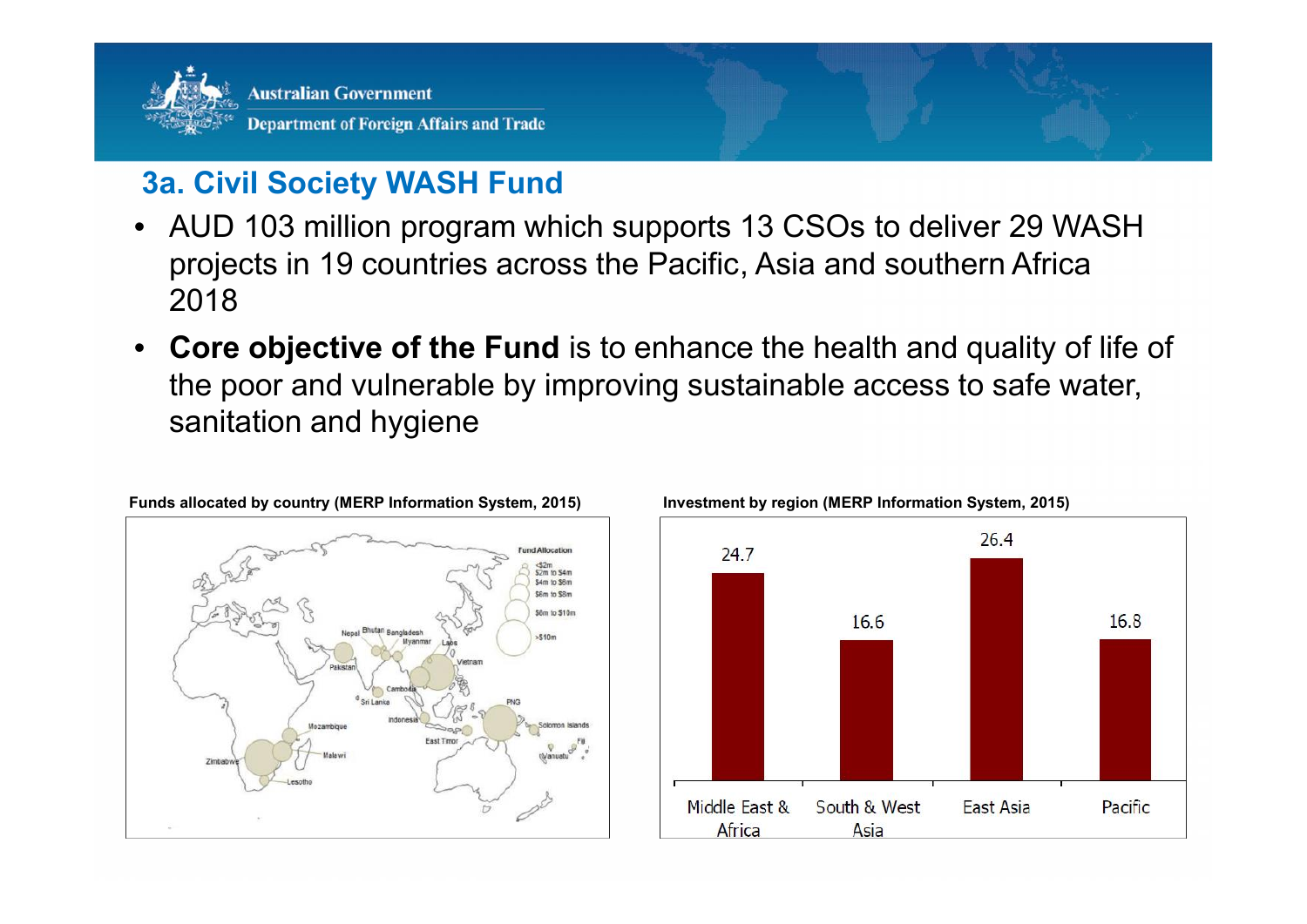

#### **Key sector indicator targets for the Fund (to 2018)**





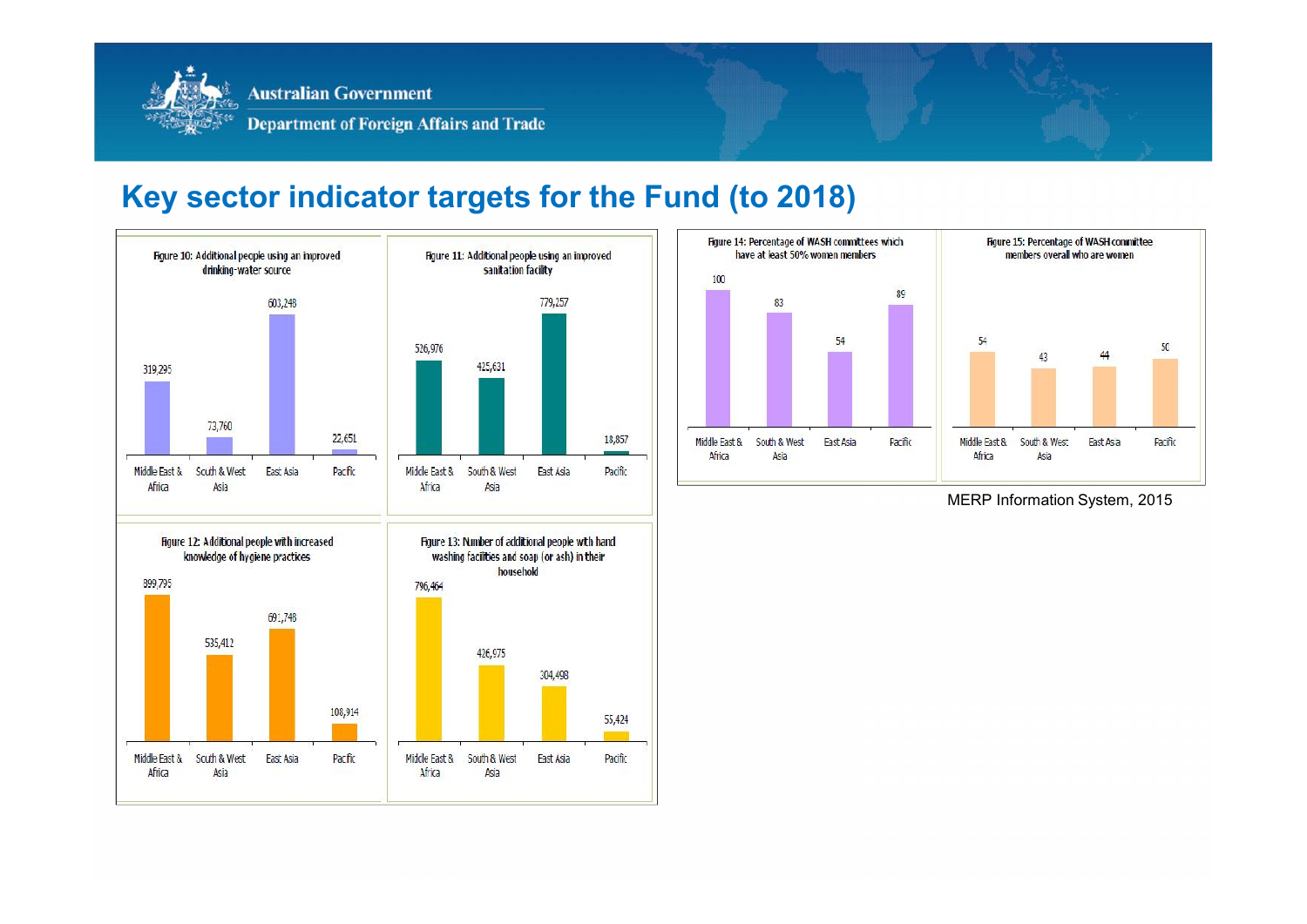

## **3b. Civil Society WASH Fund**

- Strong focus on **good practice, learning & knowledge sharing, gender, sustainability and innovation**
- Designed to draw on the **comparative advantages** of CSOs including in:
	- community engagement
	- facilitating behaviour change
	- supporting the poor and most vulnerable
	- innovation and demonstration of new approaches
	- informing policy with grounded local-level experience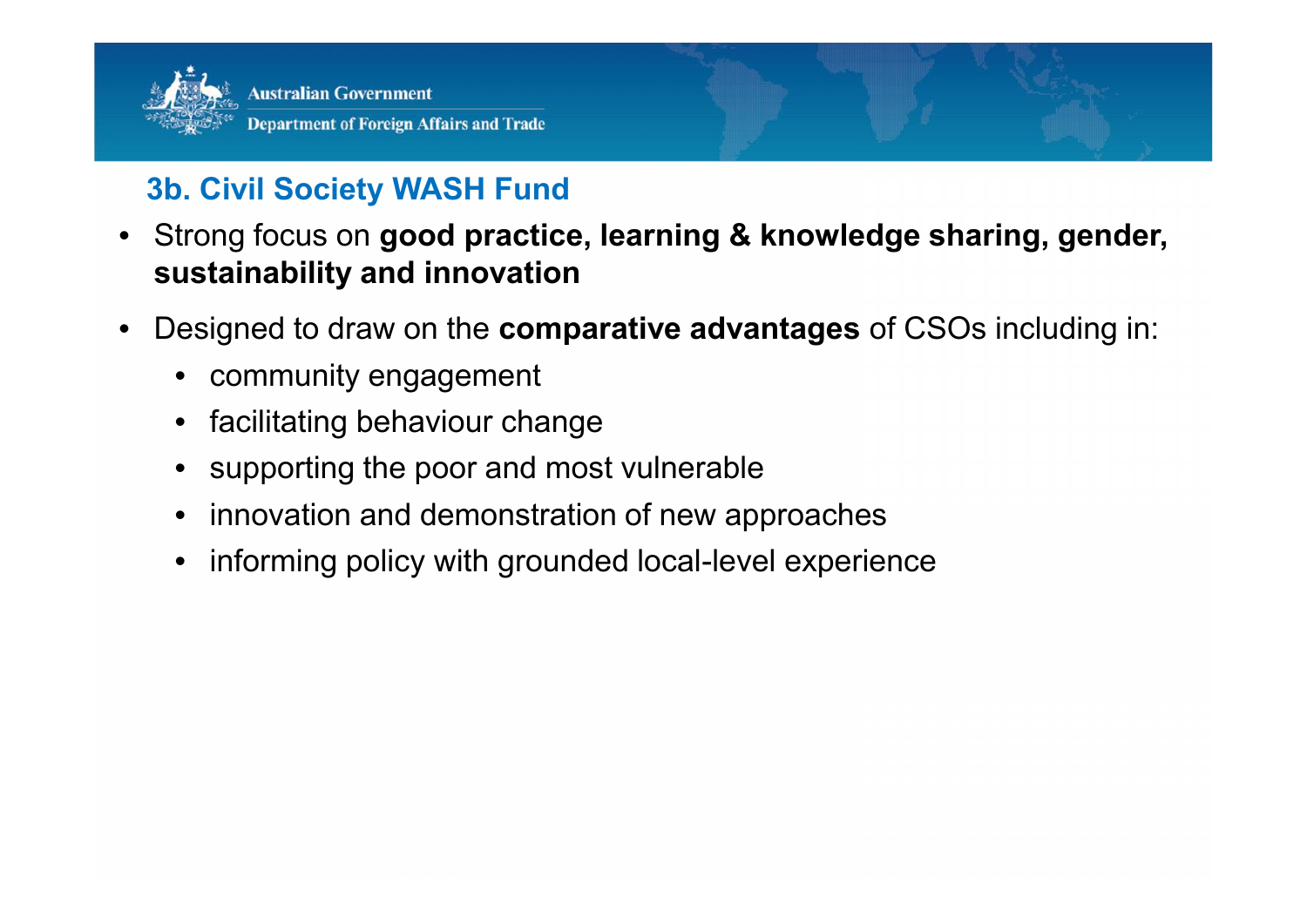

## **3b. Civil Society WASH Fund**

#### • **Project Management** arrangement

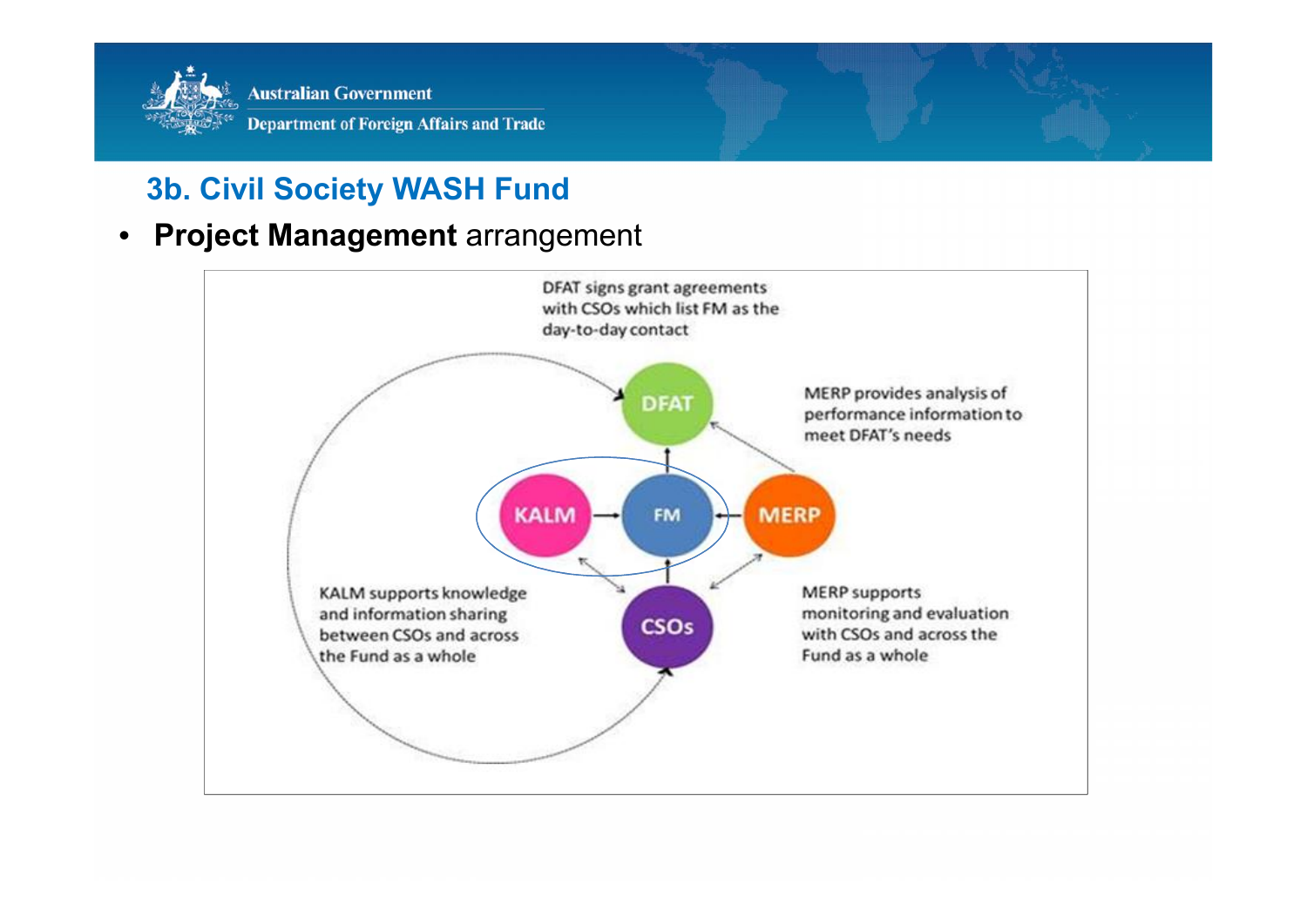

### **3c. Civil Society WASH Fund**

#### **Key strengths of the Fund**:

- Modality
- Complements other regional or bilateral WASH investments
- MERP and FM
- Knowledge sharing and learning
	- KALM, the CS WASH Fund website, global and regional learning events, online forums etc
- Sustainability behaviour change, working with local governments, transformation agents and communities
- Innovation

See https://innovationxchange.dfat.gov.au/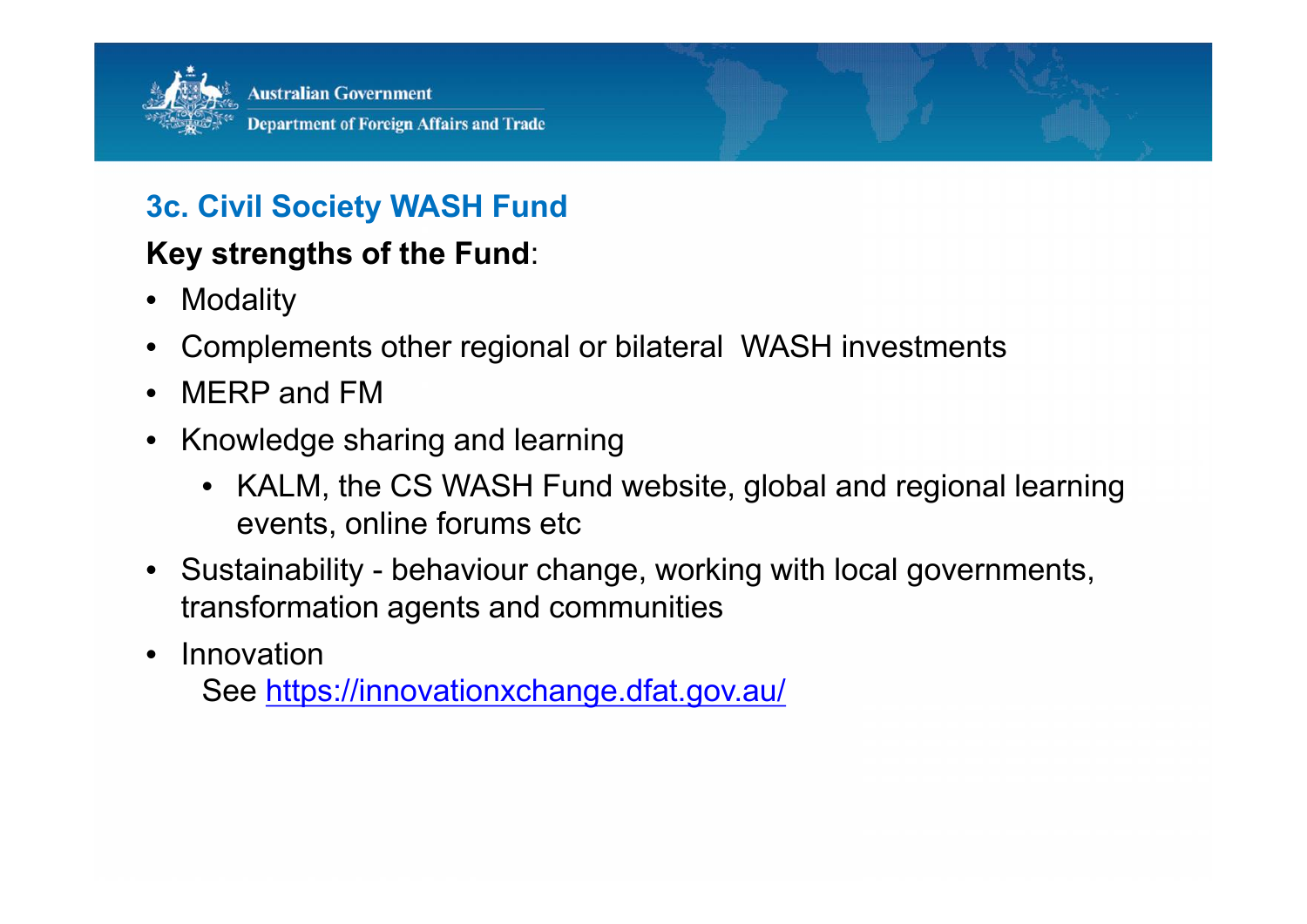

#### **4. Australian Water Partnership**

- Initial funding \$20m over four years
- Working across the Indo-Pacific region

#### *Three aims:*

- Improve access to Australia's water expertise and experience, in public and private sector
- Facilitate partnerships, support technology transfer, provide training and capacity building
- support knowledge sharing and institutional strengthening

**http://waterpartnership.org.au/**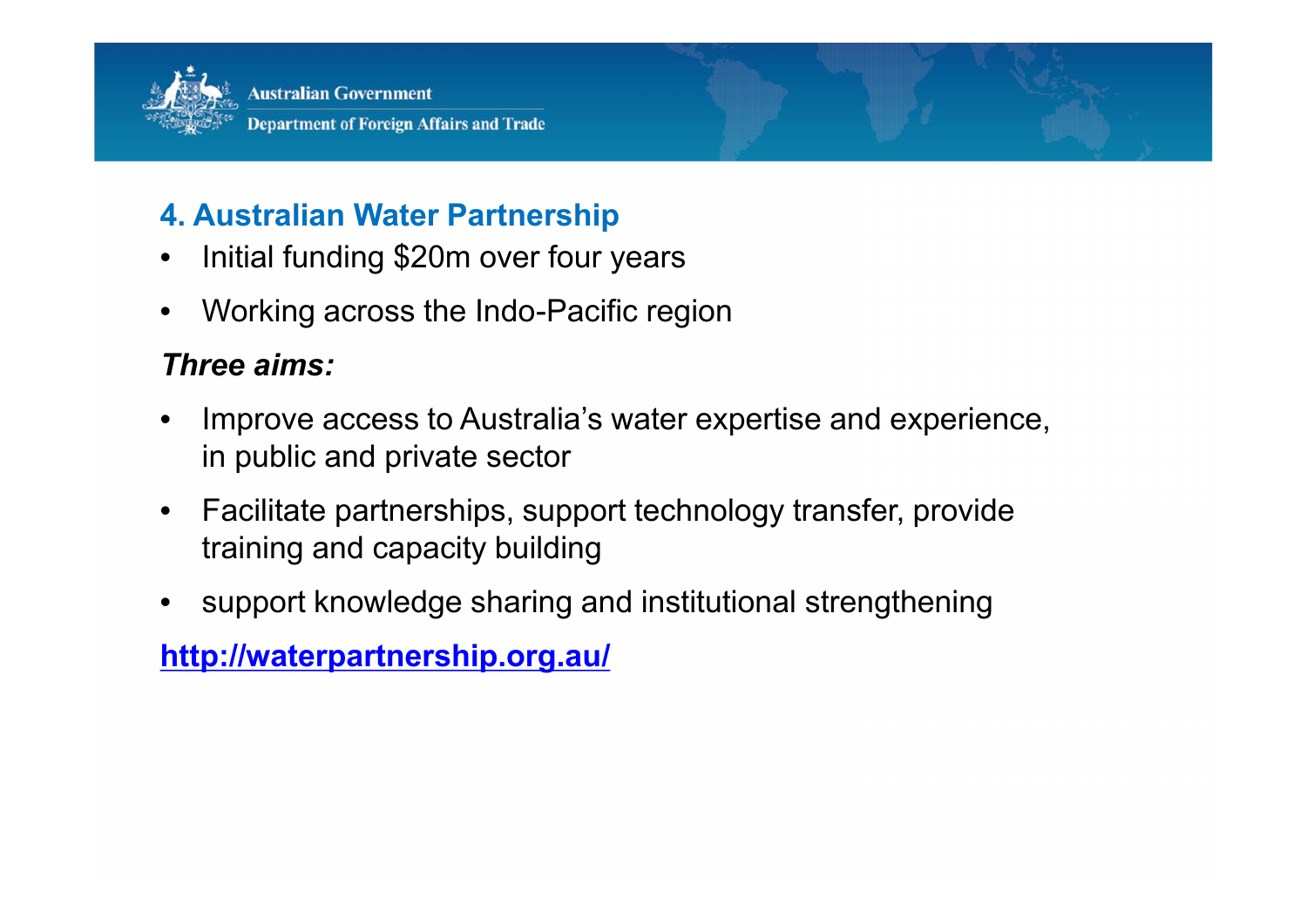

**Department of Foreign Affairs and Trade** 

#### *Themes*

- Understanding the water resource base
- River basin planning & water allocations frameworks
- Governance reforms & institutional strengthening
- Managing demand & improving efficiency

#### *Domains*

- Water sensitive cities
- Modern irrigations systems
- Catchment and river basin management
- Environmental water quality & quantity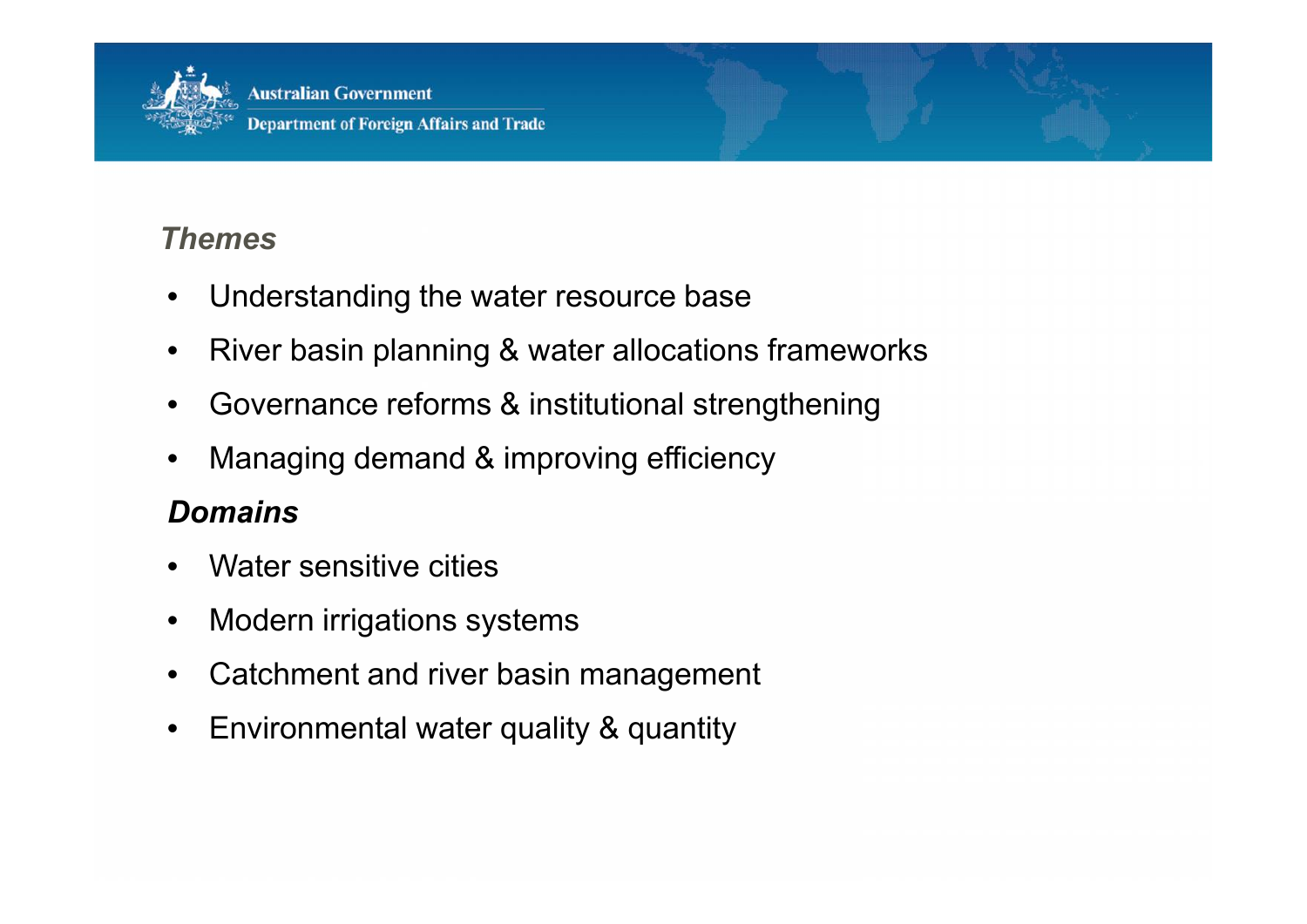

**Department of Foreign Affairs and Trade** 





Brisbane, Australia

#### www.wash2016.com

#### **WASH Conference 2016**

#### WASH Futures: Pathways to universal and sustained water, sanitation and hygiene

The future of action on WASH looks positive - with the post-2015 Sustainable Development Goals global agenda maintaining attention on the need for water, sanitation and hygiene for everyone, all the time. But the path to achieving this global agenda reguires new ways of thinking. How can all WASH actors - governments, private sectors and civil society - work together to ensure WASH, whether at community-scales or larger institutional-scales, to achieve not only sustained access for everyone, but also health, well-being, environmental and economic outcomes for societies?

In May 2016 practitioners and professionals from civil society, governments, private sectors, donors, students and academic institutions, will come together to contribute to the broader international WASH dialogue and share knowledge with the Australian WASH community and partners.

The 5 day program comprises a 2-day conference and 3days of training-workshops, and will focus primarily, but not exclusively, on:

- Improving service levels and service  $\bullet$ sustainability
- Moving WASH beyond the household
- Integrating hygiene to ensure health outcomes
- WASH + water security

The conference will have a particular focus on the challenges of private sector participation in WASH, and equity, as crosscutting themes.

#### Submit an abstract

Submit an abstract for a presentation, poster or training program.

Abstracts due 18 October 2015. Registrations now open.

Questions: www.2016@ozaccom.com.au

Australian

**WASH** 

dunionis Genuin



WATERCENTRE

INTERNATIONAL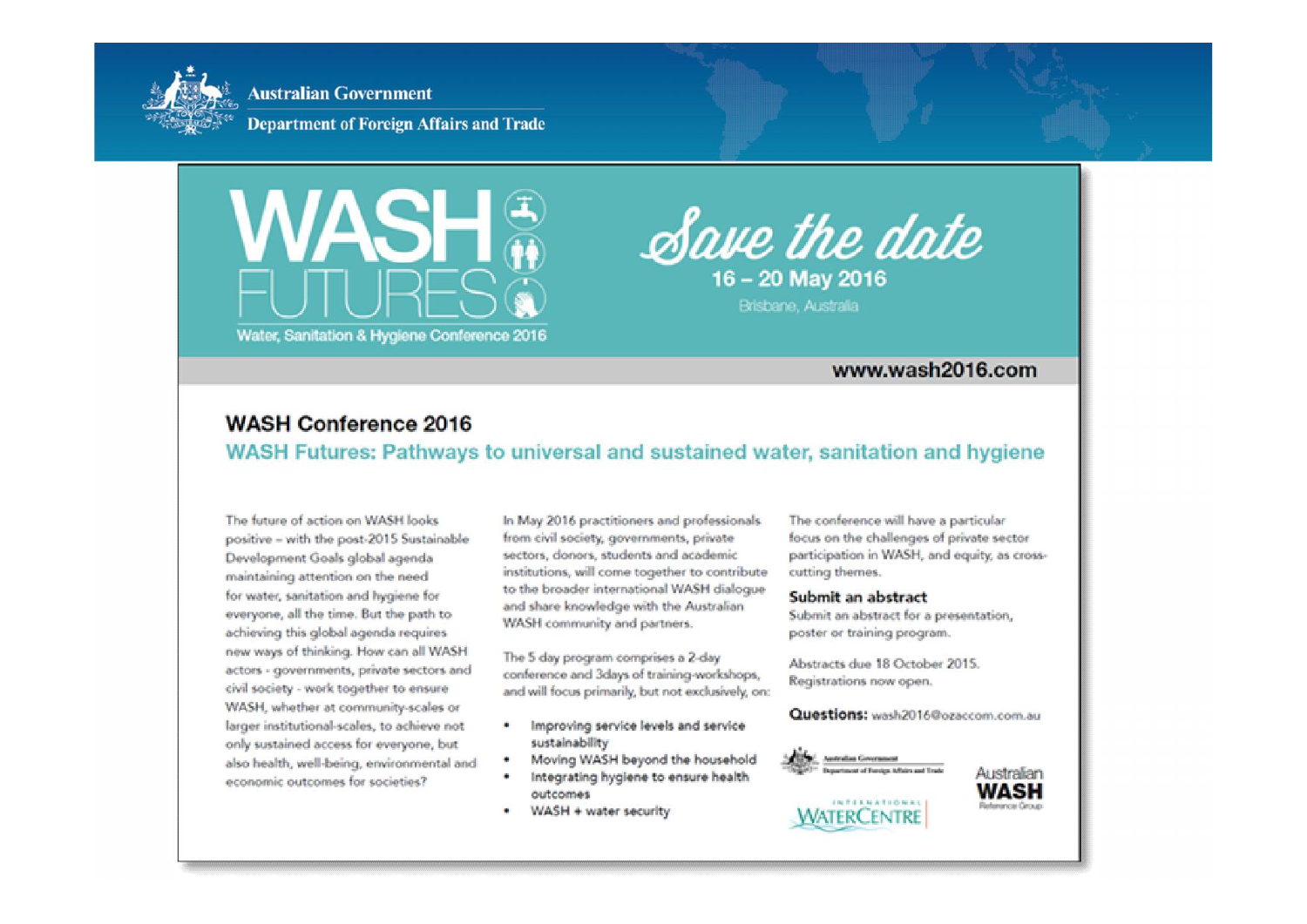

**Department of Foreign Affairs and Trade** 

# WASH10 Online Training (F) (i) (i)

#### Introduction to WASH 101 e-learning package



Department of Foreign Affairs and Trade